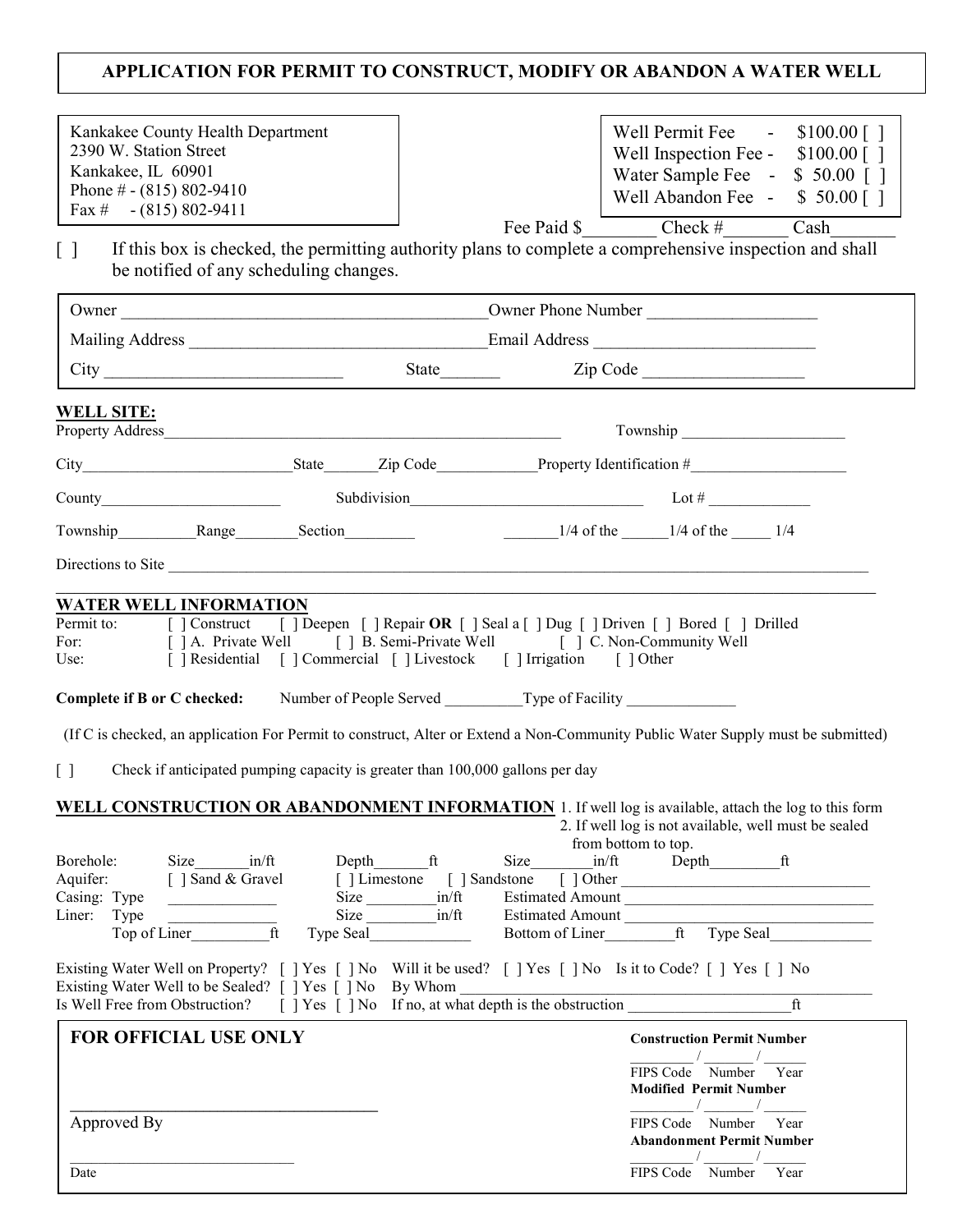### DIAGRAM OF WELL SITE SHOWING DIMENSIONS

Furnish septic system plot or draw the proposed construction site with dimensions showing the water well, direction of slope, distances to buildings and property lines, sewer lines, all septic system components including septic tanks and seepage fields, and other sources of contamination, e.g. abandoned wells, storm water drywells, and underground storage tanks. Indicate distance to community water supply, if available. If there is an existing well on the property, indicate location and status. (Furnish well information on the attached form)

### WATER WELL PUMP INFORMATION

Pump type \_\_\_\_\_\_\_\_\_\_\_\_\_\_\_\_\_\_\_\_\_\_\_\_\_\_\_\_\_\_\_\_ Capacity \_\_\_\_\_\_\_\_\_\_ gpm Storage/pump cycle \_\_\_\_\_\_\_\_ gallons

### WORK SCHEDULE\*

Estimated Schedule Date to start work on water well: \_\_\_\_\_\_\_\_\_\_\_\_\_\_\_\_\_\_\_\_\_\_\_\_\_\_\_\_\_\_\_\_\_\_\_\_\_\_\_\_\_\_\_\_\_\_\_\_\_\_\_\_\_\_\_\_\_\_\_\_

\*Note: Illinois Water Well construction Code, Section 920.130 g) states: **Notification:** Any person who constructs or deepens a water well for which a permit has been issued under this Part, shall notify the Department, or approved local health department, or approved unit of local government by telephone on in writing at least two days prior to commencement of the work.

### LICENSED CONTRACTOR CERTIFICATION

I certify that the attached information is complete and correct and that the work will conform to the current Illinois Water Well Construction Code and to the current Illinois Water Well Pump Installation Code.

#### Licensed Water Well Contractor

| Print name of Licensed Water Well Contractor                       |     | License #             |  |
|--------------------------------------------------------------------|-----|-----------------------|--|
| Address                                                            |     | City, State, Zip Code |  |
|                                                                    |     |                       |  |
| Office Phone                                                       | Fax | Cell Phone            |  |
| Signature Licensed Water Well Contractor/Property Owner            |     | Date                  |  |
|                                                                    |     |                       |  |
|                                                                    |     |                       |  |
| Print name of Licensed Water Well Contractor                       |     | License #             |  |
| <b>Licensed Water Well Pump Installation Contractor</b><br>Address |     |                       |  |
|                                                                    |     | City, State, Zip Code |  |
| Office Phone                                                       | Fax | Cell Phone            |  |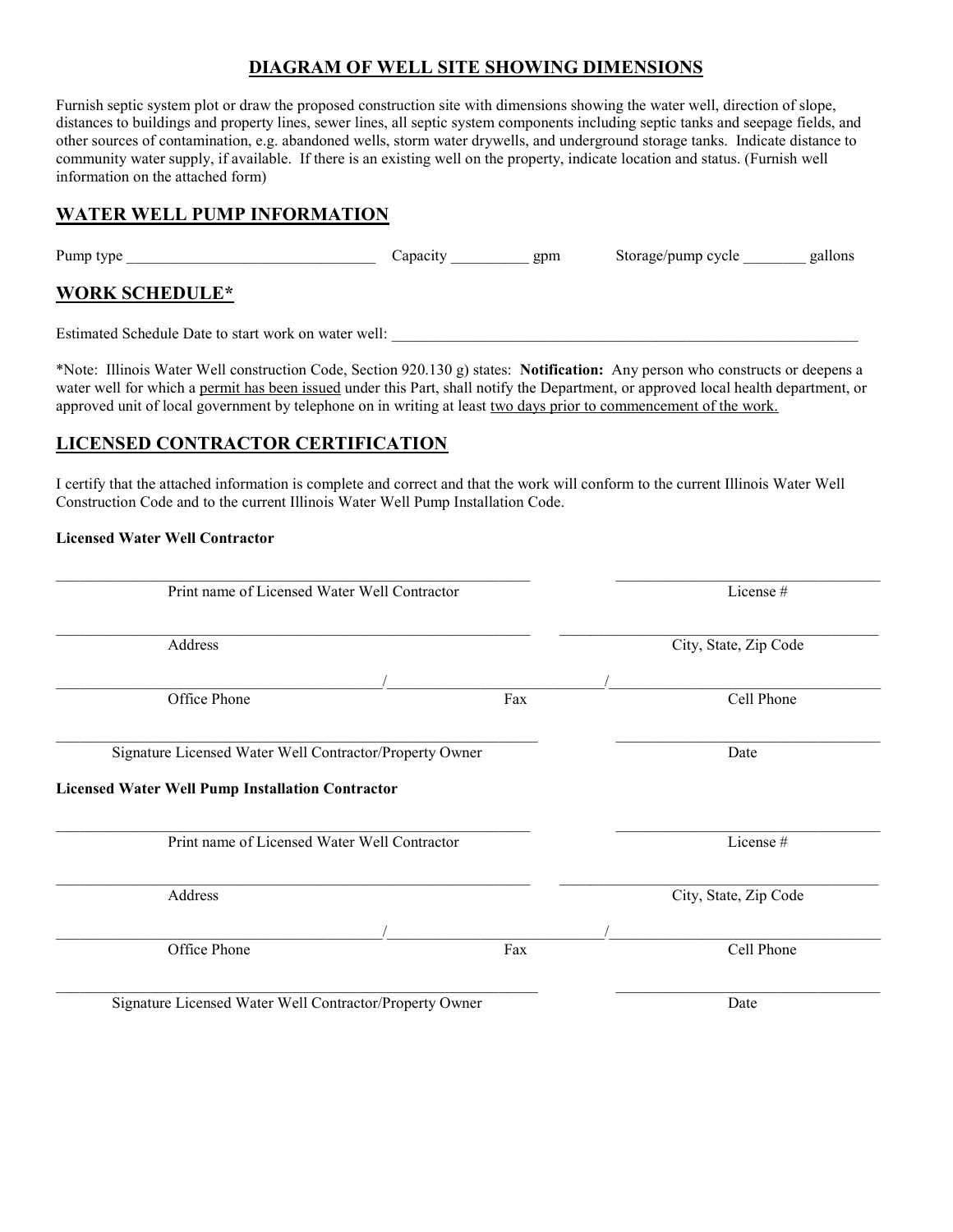# PLOT PLAN OF POTABLE WATER WELL

## Indicate location of and distances from the proposed well location

- 
- 2. Seepage field (75' minimum) 7.<br>3. Property line (5' minimum) 8.
- 
- 
- 5. Improperly constructed wells 9. Cisterns (75' minimum) 10. Closed k
- 1. Septic tank (50' minimum) 6. Fuel storage tanks (75' minimum)<br>
2. Seepage field (75' minimum) 7. Other wells on property
	-
- 3. Property line (5' minimum) 8. Septic tanks, seepage fields, or wells on 4. Buildings (5' minimum) 8. Septic tanks, seepage fields, or wells on 4. Buildings (5' minimum) on adjacent property (if less than 200')
	-
	- 10. Closed looped wells

 $\mathcal{L}_\text{max} = \frac{1}{2} \sum_{i=1}^n \mathcal{L}_\text{max} = \frac{1}{2} \sum_{i=1}^n \mathcal{L}_\text{max} = \frac{1}{2} \sum_{i=1}^n \mathcal{L}_\text{max} = \frac{1}{2} \sum_{i=1}^n \mathcal{L}_\text{max} = \frac{1}{2} \sum_{i=1}^n \mathcal{L}_\text{max} = \frac{1}{2} \sum_{i=1}^n \mathcal{L}_\text{max} = \frac{1}{2} \sum_{i=1}^n \mathcal{L}_\text{max} = \frac{1}{2} \sum_{i=$ 

 $\mathcal{L}_\mathcal{L} = \mathcal{L}_\mathcal{L} = \mathcal{L}_\mathcal{L} = \mathcal{L}_\mathcal{L} = \mathcal{L}_\mathcal{L} = \mathcal{L}_\mathcal{L} = \mathcal{L}_\mathcal{L} = \mathcal{L}_\mathcal{L} = \mathcal{L}_\mathcal{L} = \mathcal{L}_\mathcal{L} = \mathcal{L}_\mathcal{L} = \mathcal{L}_\mathcal{L} = \mathcal{L}_\mathcal{L} = \mathcal{L}_\mathcal{L} = \mathcal{L}_\mathcal{L} = \mathcal{L}_\mathcal{L} = \mathcal{L}_\mathcal{L}$ 



For Sanitarian Only: